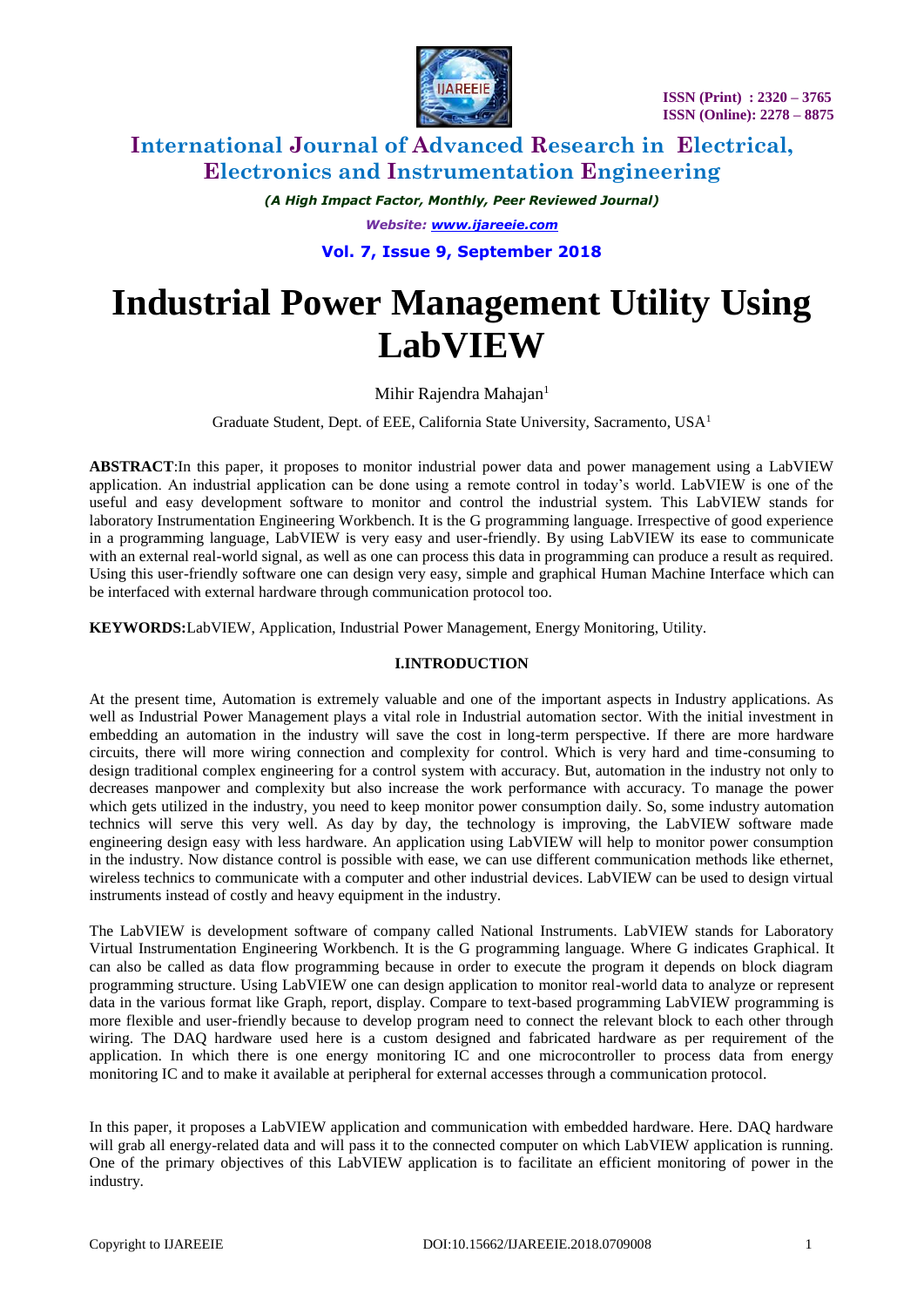



*(A High Impact Factor, Monthly, Peer Reviewed Journal)*

*Website: [www.ijareeie.com](http://www.ijareeie.com/)*

#### **Vol. 7, Issue 9, September 2018**

#### **II.HARDWARE**

To Acquire data from the real world we will need some measuring hardware and sensors which will measure real-world signals, process them and convert it into the digital world for our use. It can be possible using ready to use DAQ hardware, sensors and open source which are available in the market like Arduino, BananaPi, RaspberryPi, Beaglebone etc. But with the help of an embedded system and hardware, we can build custom DAQ (Data Acquisition) card. Custom hardware gives you more flexibility. You can design it as per your application use. Here we are using STM's product ARM Cortex M0 Microcontroller and Analog Device's Energy metering IC to measure 3 phase power data. Embedded code is written in C/C++ using eclipse IDE. A code is written in such manner that it fetches data from Energy metering IC over SPI communication protocol and then process that power data and make it available at MCU's UART peripheral to communicate with LabVIEW utility through USB.



#### **III.APPLICATION DESIGN PATTERN**

A design pattern means a well-established solution to a common problem. Design patterns are needed to save time and improve longevity and readability of the code. There are few application design patterns in LabVIEW programming.

- 1) State Machine/Statecharts,
- 2) An event-driven user interface,
- 3) Producer/Consumer,
- 4) A queued state machine,

Also, there are criteria for well-developed design software application. It's called 'SMoRES'.

• Scalable - Code should be scalable so that it can be scaled to another level.

• Modular - Application should be modular so that the if it could be broken up into well-defined components that it should be standing on their own and working stand alone.

- Reusable If the code de-coupled from the current application, it could be reused in the future project.
- Extensible It should be that extensible that new model could be added with less modification.
- Simple Design solution should be simple which satisfies the listed criteria and all requirements of the application.

For this application Producer/Consumer design pattern is used. Because we wanted to execute loops in parallel and at the asynchronous rate, but as well need to communicate between them. Two or multiple processes need to execute at the same time but need to be independent of each other. Also, need to make sure one doesn't slow down other processes. So, Producer/Consumer design pattern serves this problem's solution. Producer/Consumer design pattern having data independent loops, master-slave relationship, communication, and asynchronization between loops.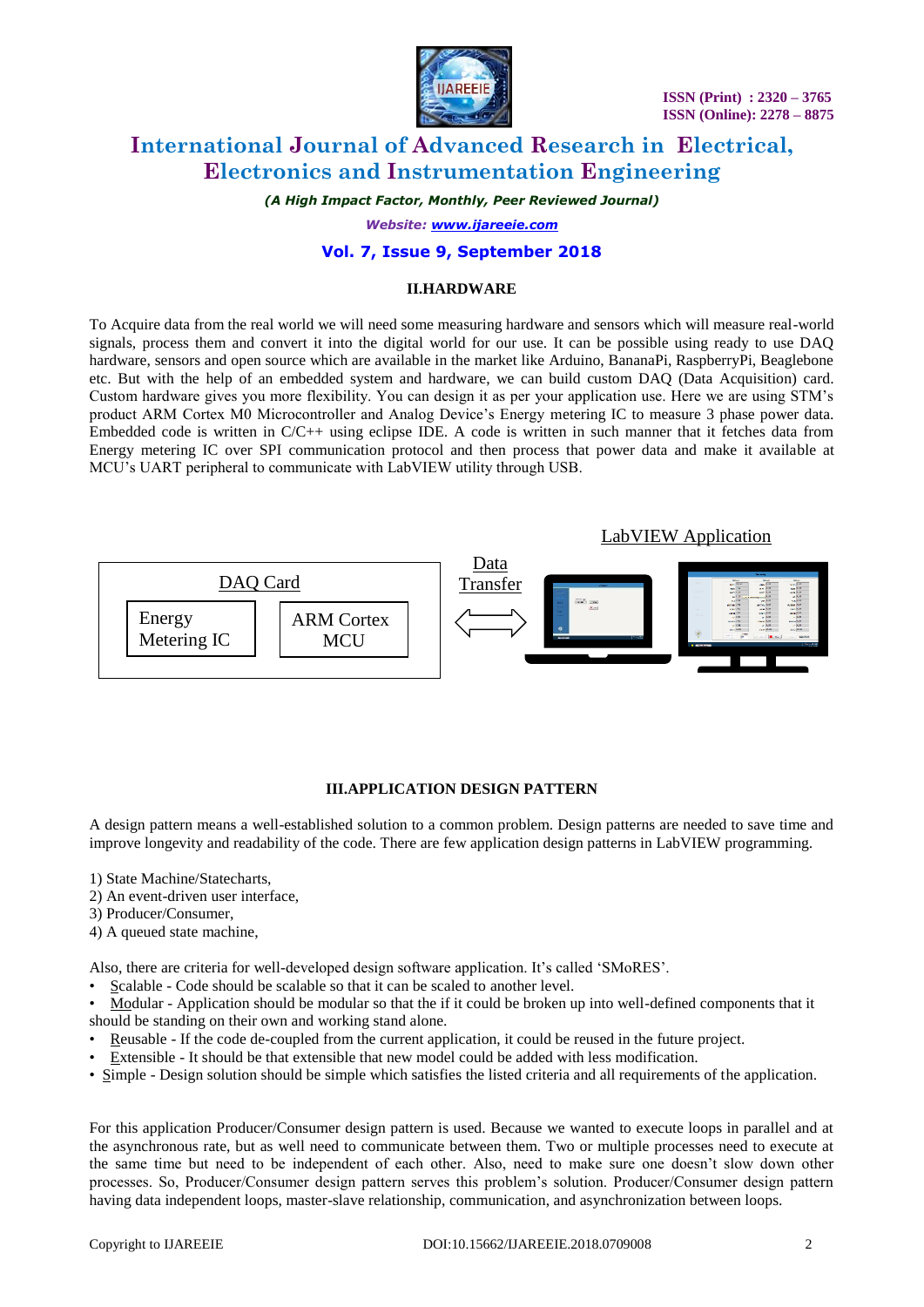

*(A High Impact Factor, Monthly, Peer Reviewed Journal)*

*Website: [www.ijareeie.com](http://www.ijareeie.com/)*

### **Vol. 7, Issue 9, September 2018**



Fig. 2 Master slave Relationship between loops

In the fig 2, It shows Master-Slave relationship between loops. One or more slave loops told by a master loop when they can run. Data-independence allows multi-threading. This allows for the asynchronous execution of loops.



Fig. 3 Producer/Consumer Design Pattern

In fig 3, It shows the Producer/Consumer design pattern. This design pattern is used because to handle multiple processes simultaneously and asynchronous operation of loops. This design pattern is based on a master/slave pattern and it is designed towards enhanced data sharing between multiple loops running at a different speed rate. The producer/consumer design pattern decouple processes that produce and consume at different rate. The loops here are broken into two categories, one that produces and one those consume the data produced. We need to consider multiple producers to one consumer and one queue per consumer.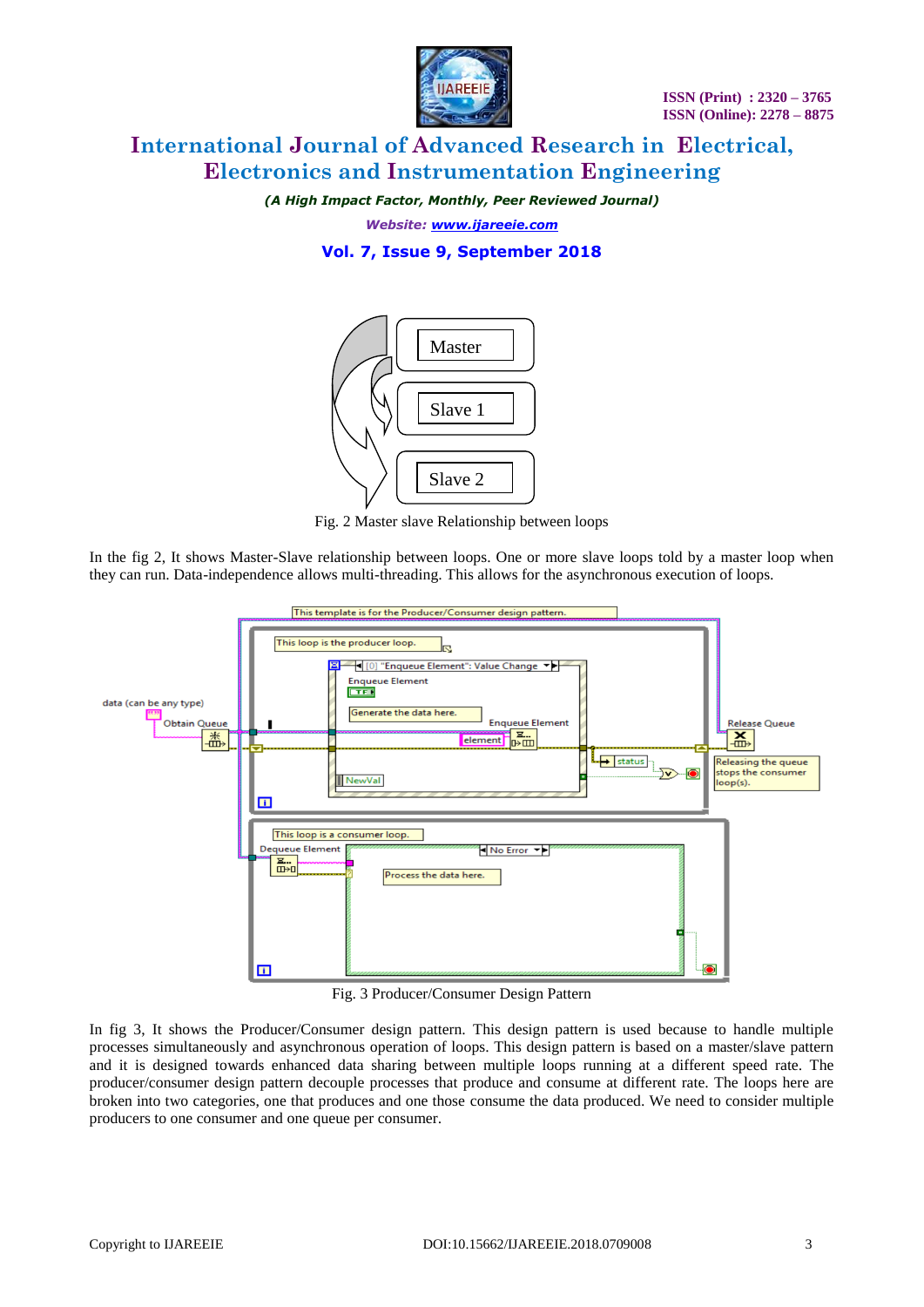

*(A High Impact Factor, Monthly, Peer Reviewed Journal)*

*Website: [www.ijareeie.com](http://www.ijareeie.com/)*

### **Vol. 7, Issue 9, September 2018**



In above figure 4, It shows data queues. Data queues are used to interact between loops in Producer/Consumer design pattern. The queues are important for the data buffering between Producer and Consumer loop. The producer loop will use this data queues to buffer user interface data for consumer loop. The queues are FIFO based. So, because of firstin/first-out, data will always be analyzed by the consumer in the same order as they are placed into the queue by producer loop. So, the producer will produce data for the consumer, it will be adding data into the queue. Adding data into the queue is called Enqueue. A consumer will be removing data from that queue. Removing data from the queue is called Dequeue.

#### **IV. IMPLEMENTATION IN LABVIEW**

In LabVIEW, there are two windows. One is a Block Diagram, and another is a Front panel. The Front panel is a user interface for an end user, and block diagram is for graphical programming. A user interface gives users a method to interact with backend code. It's a medium to communicate with source code by changing the values passed to source code or view the data that the source code computes. In LabVIEW, a user interface is Front End. In application development, during the design phase, it is very important to decide the inputs and outputs for a user interface. You can acquire input a device such as DAQ or reading directly from files and you can display output using indicators like graphs, charts, LEDs or you can log to the file.

|                                            | Configuration                                                                                                             |       |                                 |
|--------------------------------------------|---------------------------------------------------------------------------------------------------------------------------|-------|---------------------------------|
| <b>MENU</b>                                |                                                                                                                           |       |                                 |
| Configuration<br>Calibration<br>Monitoring | <b>Select Phase Type</b><br>Configure<br>Single Phase<br>$\left\lceil \frac{\omega}{\omega} \right\rceil$<br>$\mathbf{x}$ | Erase |                                 |
| Status<br>Passthrough                      |                                                                                                                           |       |                                 |
| $\mathbf{C}$<br>$\overline{1}$             |                                                                                                                           |       |                                 |
| SUB-20 3A2D<br>$\mathcal{L}_{\mathcal{P}}$ |                                                                                                                           |       | Thu, Apr 14, 2016<br>5:24:12 PM |

Fig. 5 Front End User Screen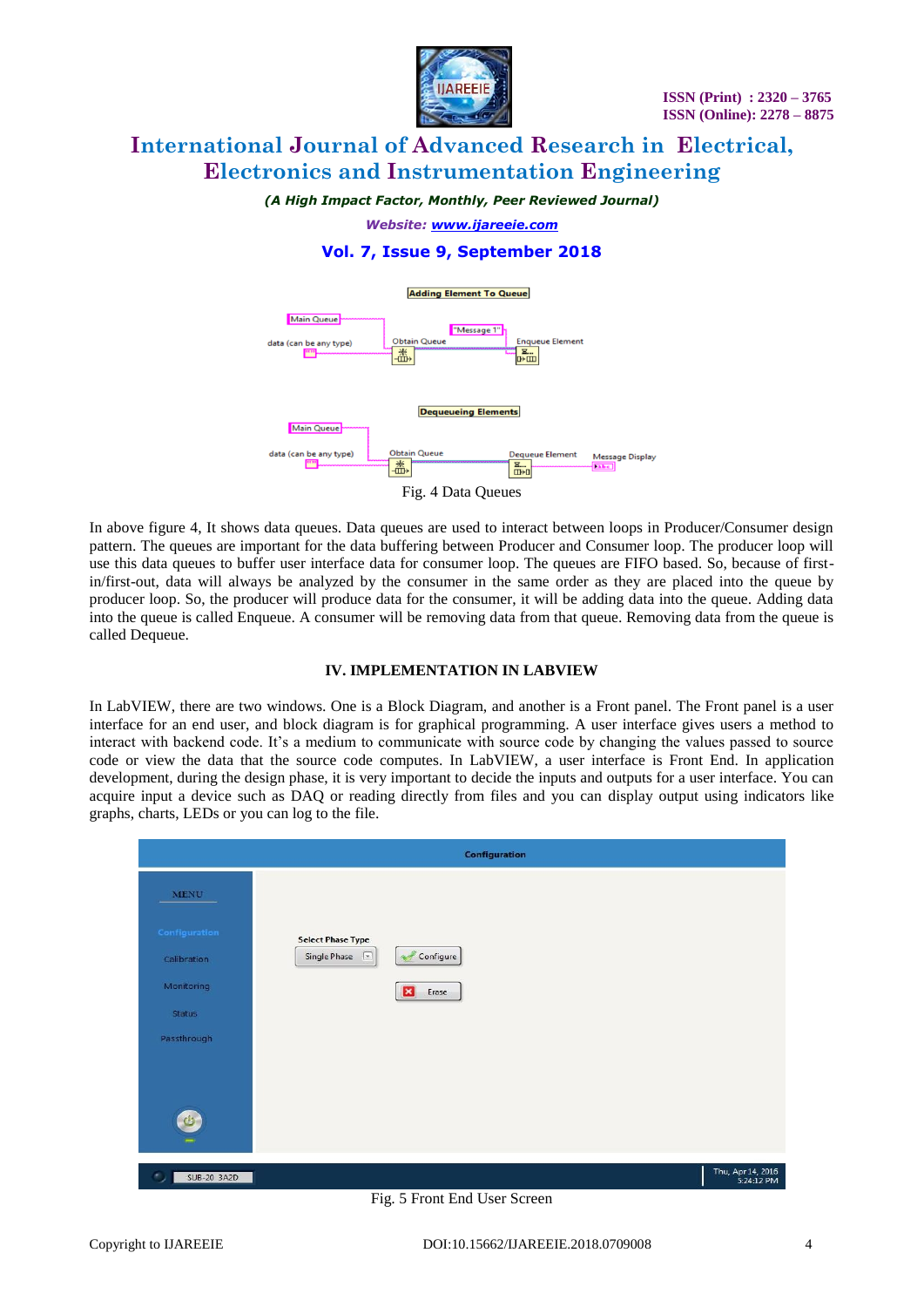

*(A High Impact Factor, Monthly, Peer Reviewed Journal)*

*Website: [www.ijareeie.com](http://www.ijareeie.com/)*

### **Vol. 7, Issue 9, September 2018**

In fig 5, It shows the home screen of power management utility. Here the first step is to configure this utility by selecting phase type from drop-down menu in the configuration tab. There are threetypes of phase to choose. 1) Single phase, 2) Three Phase Wye, 3) Three Phase Delta.

Once clicking on the configuration button. A utility will get configured for respected phase type. Erase Button is to erase utility configuration. So that we can erase all set configuration before switching to another phase type. The utility works in such a manner that to monitor the power data for the respected phase as you select.You need to configure utility to that respected phase type. By doing so, it will enable particular phase monitoring only and disable other, which saves unnecessary data fetching time. For example. If you want to monitor only asingle phase. So, at the backend code for single phase monitoring event, it will only fetch single phasepower data and not all three-phase data. For that case-structure is utilized. Depending on the phase select event in configuration tab will change cases of the case structure.



Fig. 6 Block Diagram

In the above figure 6, It's a block diagram of power management utility. As we are using Producer/Consumer design pattern, at the upside of code there is Producer loop and below that there is Consumer loop. Both are interacted by the queued method. Whenever a user clicks push button or makes any event through the front panel of application, an event occurs at event structured in producer loop. This triggered event is handled in respected event and message is passed in the queue for consumer loop. The Consumer loop will dequeue the message element from the queue and serve its respective function as per message. For instance, if a user clicks on the fetch button (appeared in figure 8) then, an event will occur at event structure in producer loop. So, event structure will perform that event and will add the message into the queue for the consumer that perform fetch task. Then Consumer loop will receive this message from dequeuing and it will perform fetch task and will display its output in phase monitoring indicators. See Consumer loop in details below in figure 7.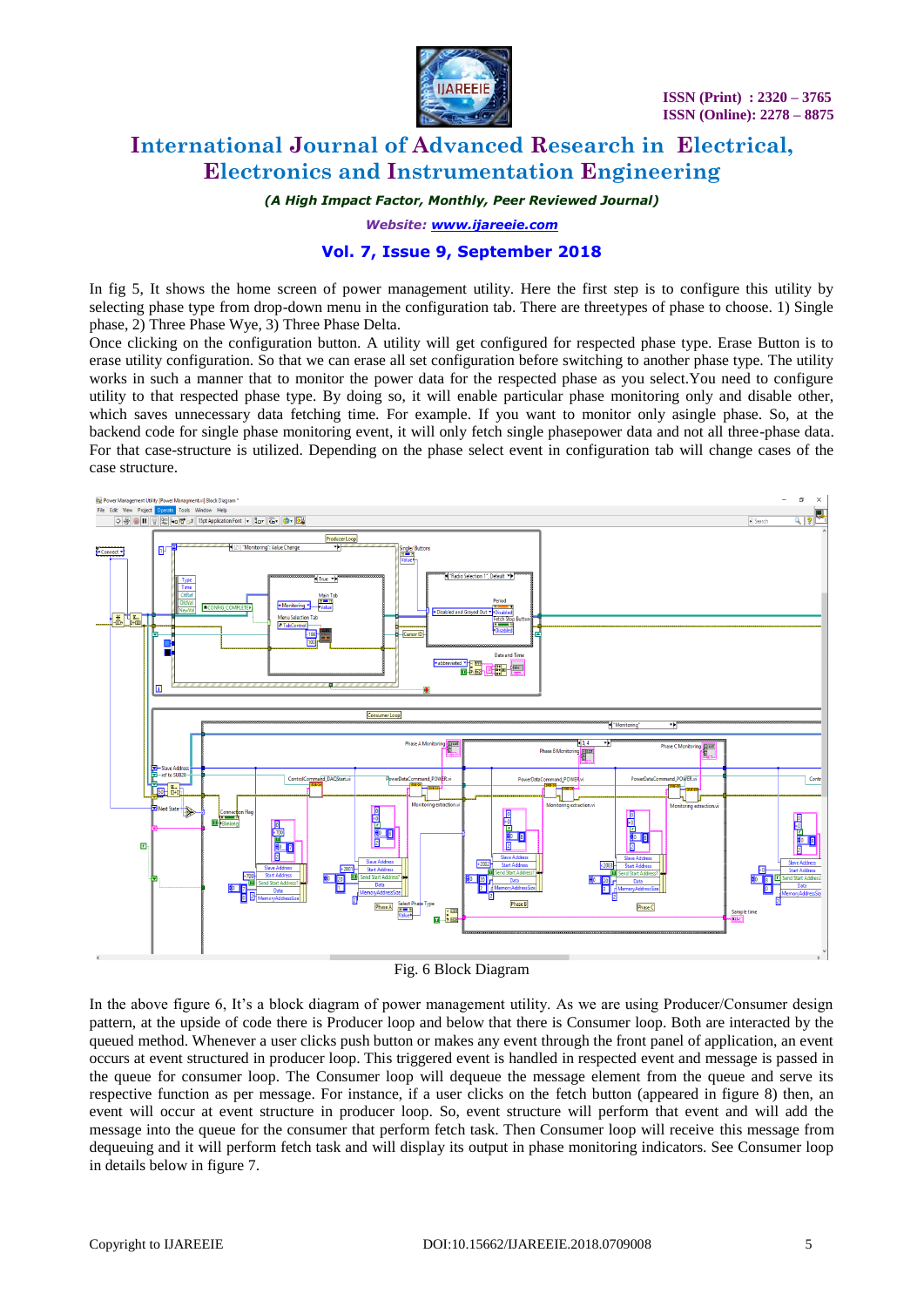

*(A High Impact Factor, Monthly, Peer Reviewed Journal)*

*Website: [www.ijareeie.com](http://www.ijareeie.com/)*

### **Vol. 7, Issue 9, September 2018**



#### Fig. 7 Consumer Loop



In fig 8, It shows three phase monitoring tab. In which it displays all three-phase AC power parameters like Voltage and Current RMS value, WATT, WATT/hr, Power Factor, Hertz, etc. At the back-end of application, it is fetching a power data from DAQ card and displaying it on the monitoring tab after computing.

There is two option provided here for power data fetch. One is single fetch and other is continuous data fetch for some period. Three push buttons are there. Two are for start  $\&$  stop fetching and the third push button is to clear monitoring data. Every push-button event is handled by event structure in producer loop. There is one time-stamp indicator next to clear push button. This timestamp indicates the time when data get fetched. All this power data with time stamp get logged in excel sheet for other use.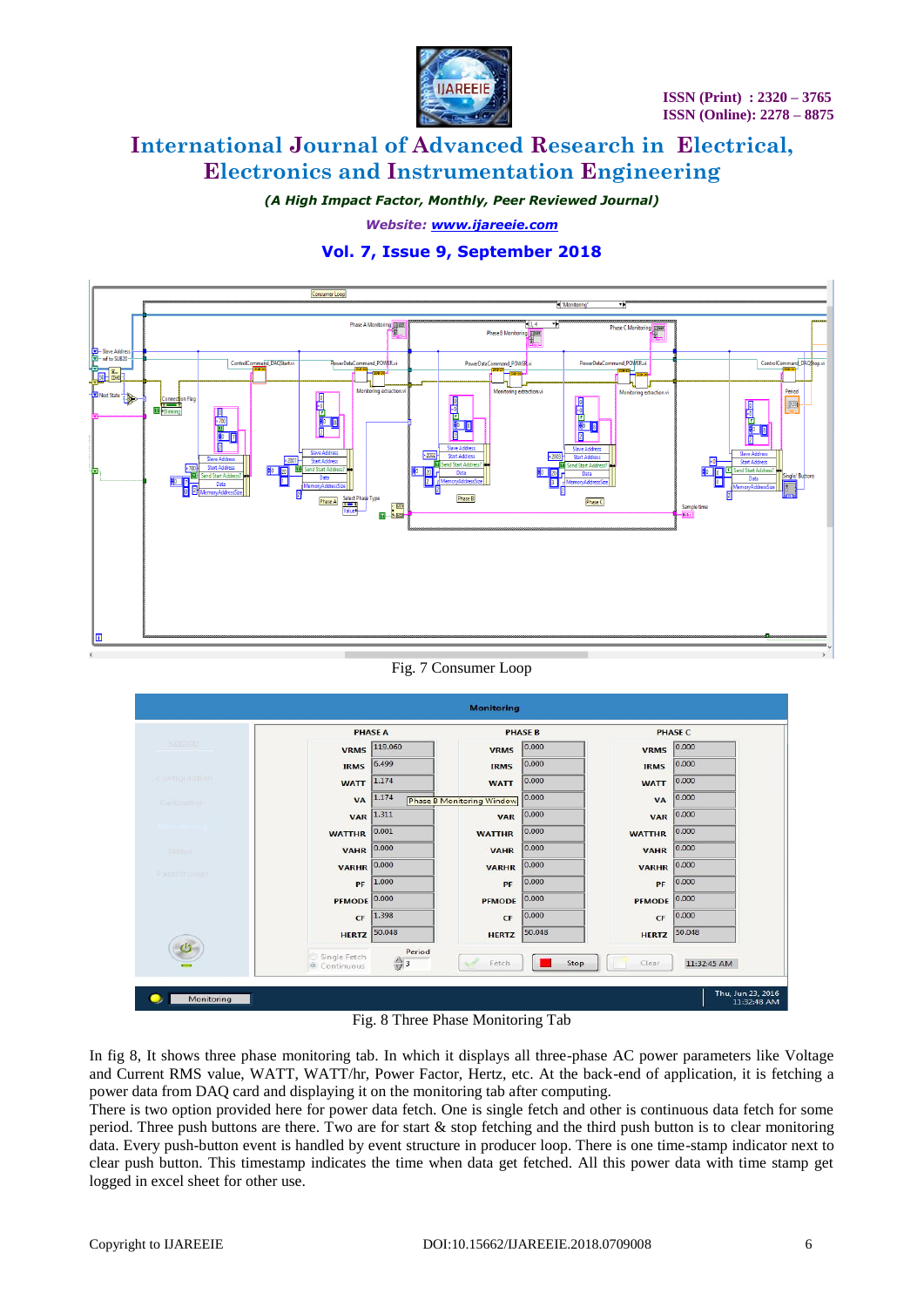

*(A High Impact Factor, Monthly, Peer Reviewed Journal) Website: [www.ijareeie.com](http://www.ijareeie.com/)*

### **Vol. 7, Issue 9, September 2018**



Fig. 9 Progress Bar

In fig 9, It shows a graphical progress bar which used as a part ofthe front-end/user interface of power management utility. It is a vital thing in application designing, that to create visually appealing, well- structured and organized user interface. Since a user interface is generally what the end client going to work with. In this way, it is vital to make user interface simple, straightforward and intuitive as possible. As said user interface should be visually appealing, so this graphical progress bar gives eye-catching effect instead of simply waiting for the process to wrap up. This graphical progress bar is used to inform a user to wait while process gets finished. One can use graphics like this to make a user interface more visually appealing.